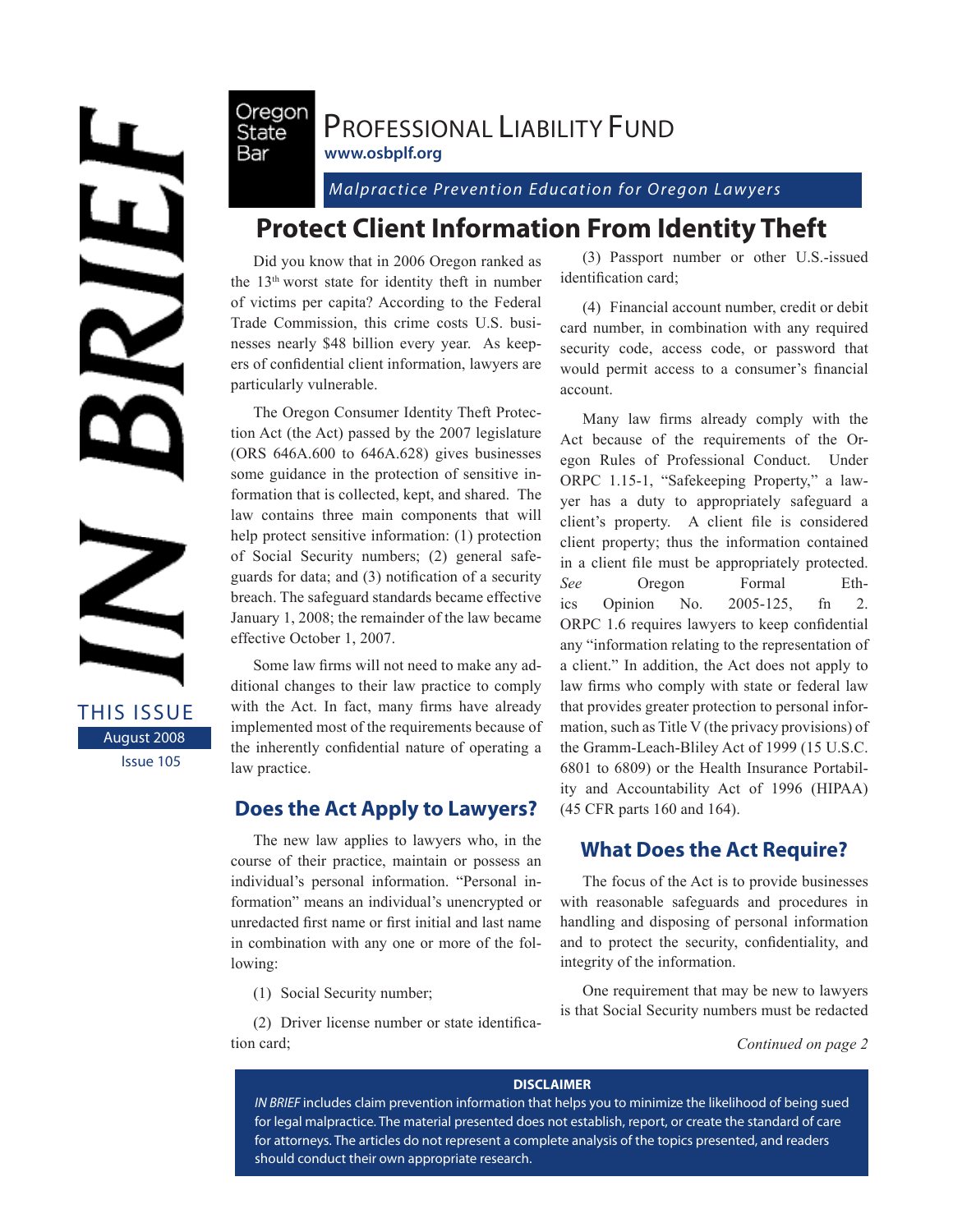on any materials that are mailed, publicly posted, or publicly displayed. This requirement does not apply to the use of SSNs for internal verification purposes or as required by state or federal law. Counties around the state have made available a UTCR Form 2.100 Affidavit that segregates personal information from documents that are filed in court. The requirement does not apply to judgments, court orders, or indictments filed before October 1, 2007.

If you collect any personal information, consider confirming in your fee agreement or engagement letter that the information will be used only to provide legal representation to the client. If your client's case necessitates mailing documents that include Social Security numbers, you might also want to get the client's written consent.

For law practices that do not currently have a security program in place, these are the minimum requirements that should be implemented to comply with the Act:

**• Administrative safeguards** – Identify what information the firm collects, where it is stored, and how to keep it safe; train employees in the security program; ensure that contracted service providers will protect personal information.

**• Technical safeguards** – Assess risks in your computer network and software programs; put in place safeguards to detect, prevent, and respond to attacks or system failures; test the safeguards to make sure they work.

**• Physical safeguards** – Protect against unauthorized access to or use of personal information.

The compliance standard for businesses with 50 or fewer employees is to have safeguards and disposal measures that are "appropriate to the size and complexity of the small business, the nature and scope of its activity, and the sensitivity of the personal information collected."

Practitioners must dispose of personal information by burning, pulverizing, shredding, or erasing electronic media. When recycling an old computer, the hard drive must be cleaned, destroyed, or reformatted. For information on file management, retention, and destruction, go to **www.osbplf.org.** Under Loss Prevention, select Practice Aids and Forms, then select File Management.

Your security program should also include securely storing sensitive information by using passwords and encryption and by securing information on portable devices such as laptops, USB Flash Drives, and PDAs. (*See* "Easy to Use or Easy to Lose? How to Protect Mobile Devices," page 7.)

### **What to Do After a Security Breach**

The good news is that the Act gives law firms guidance on how to notify clients of a security breach. A "breach of security" is an "unauthorized acquisition of computerized data that materially compromises the security, confidentiality or integrity of personal information." A breach of security can occur when a laptop or portable device is lost or stolen, or any time a computer hacker or an unauthorized person accesses personal information of a client.

If you discover that a security breach has occurred, you must immediately notify those individuals whose information has been breached. You can notify clients by (1) mail; (2) e-mail (if this is the usual way you communicate with your client); (3) telephone; or (4) substitute notice, in limited circumstances, involving large cost or volume, as specified by the Act. Whichever method of notification you select, be sure to document your efforts.

The notice must include the following information:

(1) a general description of the security breach;

(2) the approximate date the breach occurred;

(3) the type of personal information obtained as a result of the breach;

(4) your firm's contact information;

(5) contact information for national consumer reporting agencies; and

(6) advice to the individual to report suspected identity theft to law enforcement, including the Federal Trade Commission.

For a sample notification letter, go to **www.osbplf.org**. Under Loss Prevention, select Practice Aids and Forms, then select Client Relations.

Notification is not required if, after an investigation or after consultation with law enforcement agencies, you determine that there is no reasonable likelihood of harm to the client whose personal information has been breached. When making this assessment, consider ORPC 1.4(b), which requires lawyers to explain matters to cllients to the extent necessary for them to make informed decisions. Also, if your judgment about whether to make the disclosure is impacted – because you or someone in your firm was responsible for the breach – you may have a conflict due to a personal interest under ORPC 1.7(a)(2). You must document your determination in writing and retain it for five years.

If you discover a breach of security affecting more than 1,000 clients, you must immediately report your notification steps to all national consumer reporting agencies. Currently,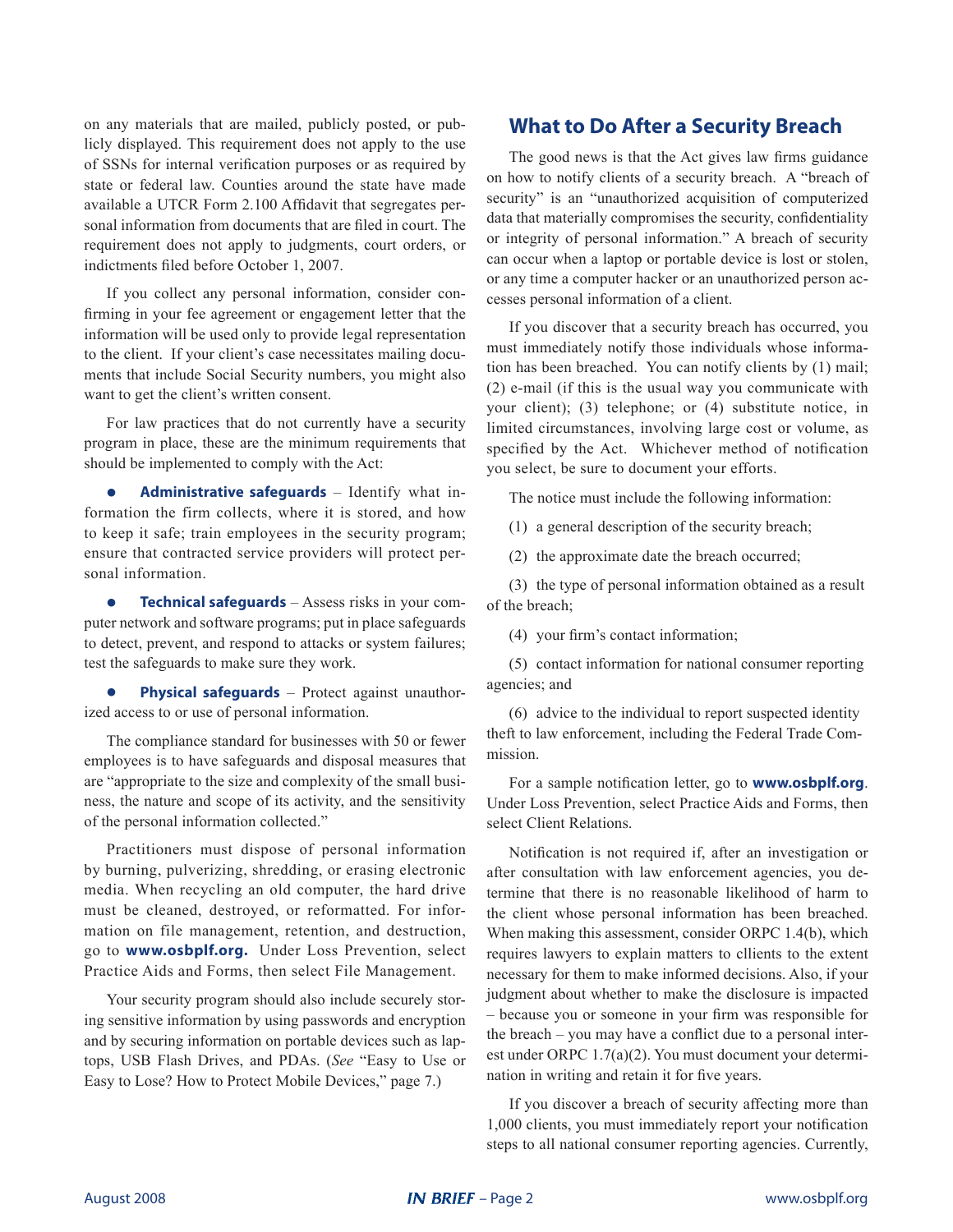there are four: Equifax, TransUnion, Experian, and Innovis. Your report should include the timing, distribution, and content of the notification given and the police report number, if available.

Post–security breach services, such as ID TheftSmart (**www.idtheftsmart.com**), offer identity restoration and credit monitoring services.

A PLF practice management advisor is available to meet with you to discuss your firm's security plan and suggest other safeguards you may want to implement. You can reach Beverly Michaelis at 503-924-4178 or beverlym@osbplf.org; Sheila Blackford at 503-684-7421 or sheilab@osbplf.org; and Dee Crocker at 503-924-4167 or deec@osbplf.org.

> Kimi Nam PLF STAFF ATTORNEY

*Thanks to Helen Hierschbiel, OSB Deputy General Counsel, for her assistance with this article.*